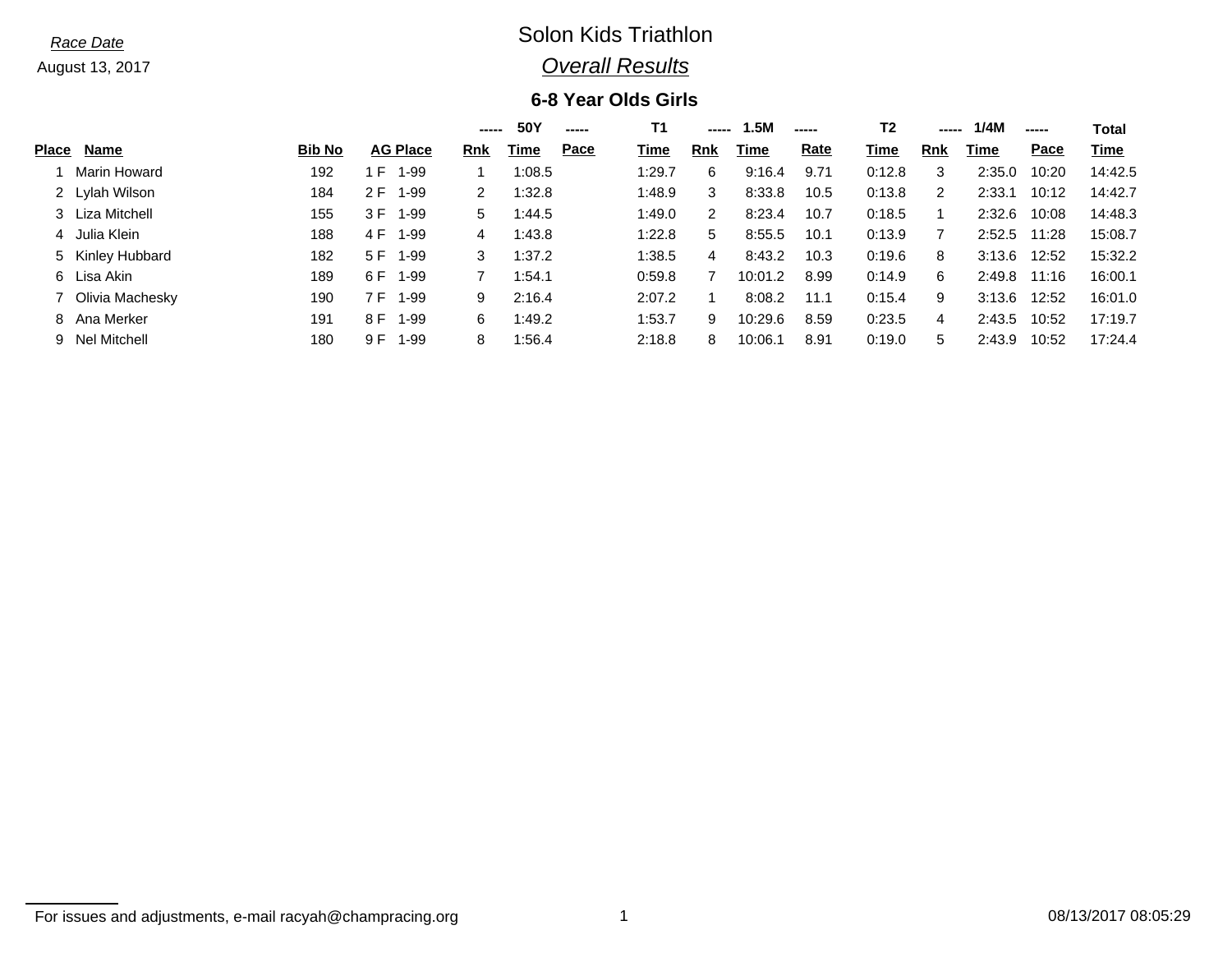## *Race Date* Solon Kids Triathlon *Overall Results*

## **9-11 Year Olds Girls**

|              |                    |               |          |                 | ----- | 100Y   | ----- | Τ1     | ----- | 1.5M   | ----- | Т2     | $\begin{array}{cccccccccccccc} \multicolumn{2}{c}{} & \multicolumn{2}{c}{} & \multicolumn{2}{c}{} & \multicolumn{2}{c}{} & \multicolumn{2}{c}{} & \multicolumn{2}{c}{} & \multicolumn{2}{c}{} & \multicolumn{2}{c}{} & \multicolumn{2}{c}{} & \multicolumn{2}{c}{} & \multicolumn{2}{c}{} & \multicolumn{2}{c}{} & \multicolumn{2}{c}{} & \multicolumn{2}{c}{} & \multicolumn{2}{c}{} & \multicolumn{2}{c}{} & \multicolumn{2}{c}{} & \multicolumn{2}{c}{} & \multicolumn{2}{c}{} & \$ | 1/2M   | ----- | Total   |
|--------------|--------------------|---------------|----------|-----------------|-------|--------|-------|--------|-------|--------|-------|--------|----------------------------------------------------------------------------------------------------------------------------------------------------------------------------------------------------------------------------------------------------------------------------------------------------------------------------------------------------------------------------------------------------------------------------------------------------------------------------------------|--------|-------|---------|
| <b>Place</b> | Name               | <b>Bib No</b> |          | <b>AG Place</b> | Rnk   | Time   | Pace  | Time   | Rnk   | Time   | Rate  | Time   | <b>Rnk</b>                                                                                                                                                                                                                                                                                                                                                                                                                                                                             | Time   | Pace  | Time    |
|              | Sophia Ryan        | 217           | F.       | $1 - 99$        | 5     | 2:35.0 |       | 0:58.7 |       | 7:44.0 | 11.6  | 0:14.3 |                                                                                                                                                                                                                                                                                                                                                                                                                                                                                        | 3:55.4 | 7:50  | 15:27.6 |
|              | 2 Lily Hubbard     | 221           | 2 F      | 1-99            | 3     | 2:20.7 |       | 0:37.8 | 4     | 8:35.8 | 10.5  | 0:13.9 |                                                                                                                                                                                                                                                                                                                                                                                                                                                                                        | 4:48.2 | 9:36  | 16:36.6 |
|              | 3 Josephine Howard | 219           | 3 F 1-99 |                 | 4     | 2:34.4 |       | 1:09.1 | 3     | 8:28.3 | 10.6  | 0:14.9 | 6                                                                                                                                                                                                                                                                                                                                                                                                                                                                                      | 4:39.1 | 9:18  | 17:06.1 |
|              | 4 Ella Ryan        | 223           | 4 F 1-99 |                 | 2     | 2:12.5 |       | 1:39.5 | 6     | 9:06.9 | 9.89  | 0:11.5 |                                                                                                                                                                                                                                                                                                                                                                                                                                                                                        | 3:57.4 | 7:54  | 17:08.0 |
|              | 5 Marley Simms     | 225           | 5 F 1-99 |                 |       | 3:02.4 |       | 1:12.4 |       | 8:22.5 | 10.8  | 0:18.5 | 3                                                                                                                                                                                                                                                                                                                                                                                                                                                                                      | 4:16.3 | 8:32  | 17:12.3 |
|              | 6 Jacey Simms      | 218           | 6 F 1-99 |                 | 8     | 3:04.0 |       | 1:28.1 | 5     | 8:55.5 | 10.1  | 0:19.5 | 9                                                                                                                                                                                                                                                                                                                                                                                                                                                                                      | 4:56.5 | 9:52  | 18:43.9 |
|              | Julia Wang         | 220           | 7 F J    | 1-99            |       | 2:12.0 |       | 1:51.5 | 9     | 9:48.7 | 9.18  | 0:43.3 | 5                                                                                                                                                                                                                                                                                                                                                                                                                                                                                      | 4:31.7 | 9:02  | 19:07.4 |
|              | 8 Rebecca Jacob    | 216           | 8 F      | 1-99            | 6     | 2:42.4 |       | 1:36.4 | 8     | 9:48.4 | 9.18  | 0:31.8 | 4                                                                                                                                                                                                                                                                                                                                                                                                                                                                                      | 4:30.3 | 9:00  | 19:09.6 |
|              | 9 Riya Jacob       | 222           | 9 F      | $1 - 99$        | 9     | 3:18.6 |       | 2:06.8 |       | 9:45.9 | 9.23  | 0:16.3 | 8                                                                                                                                                                                                                                                                                                                                                                                                                                                                                      | 4:55.0 | 9:50  | 20:22.8 |

For issues and adjustments, e-mail racyah@champracing.org 2 2 08/13/2017 08:05:30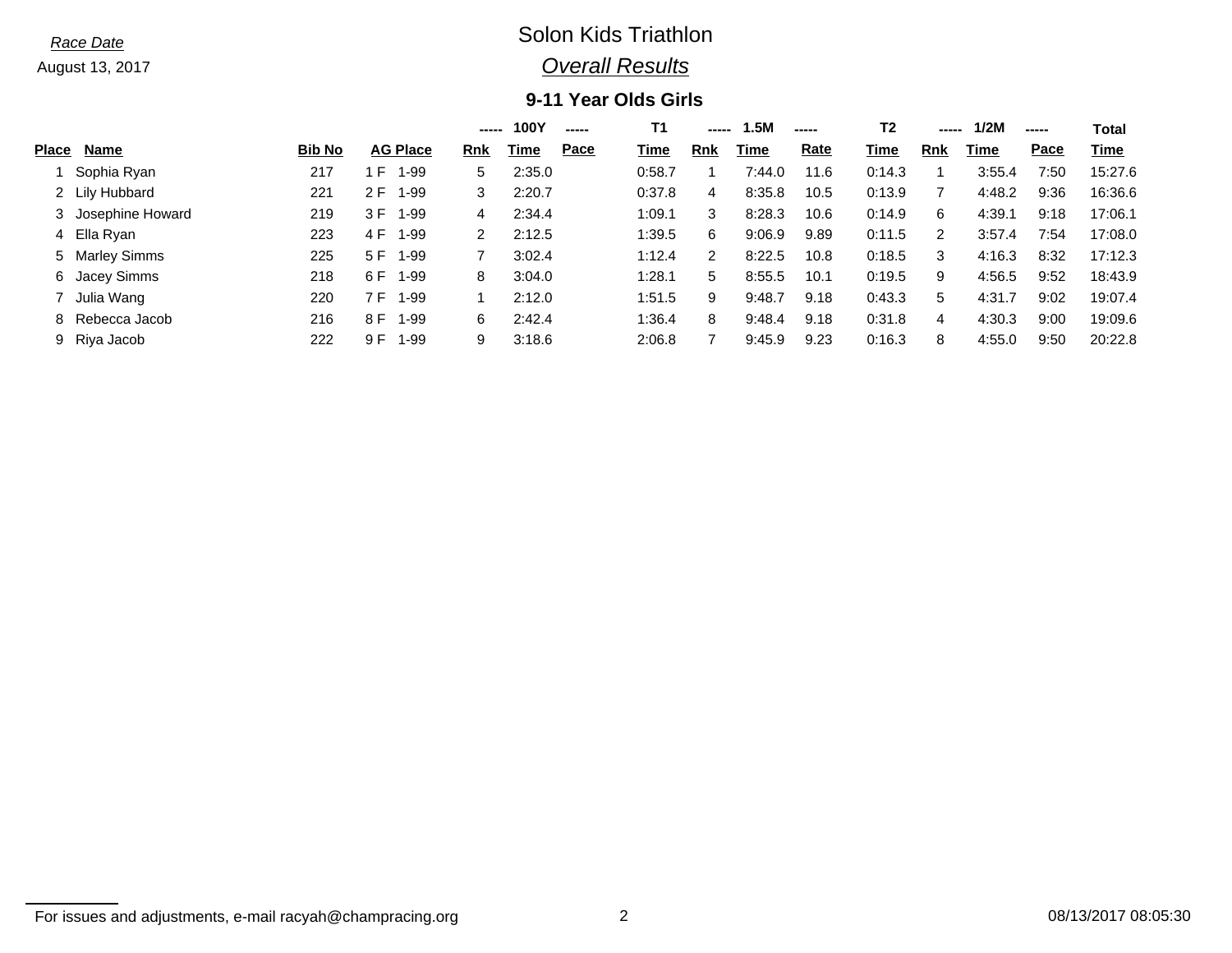# *Race Date* Solon Kids Triathlon *Overall Results*

## **12-14 Year Olds**

|              |                        |               |              |                 | <b>200Y</b><br>------<br>----- |        |      | -----3M Bike<br>Τ1<br>$- - - - -$ |              |         |      | Т2     | $---1M Run$ $---$ |        |      |         |  |
|--------------|------------------------|---------------|--------------|-----------------|--------------------------------|--------|------|-----------------------------------|--------------|---------|------|--------|-------------------|--------|------|---------|--|
| <b>Place</b> | <b>Name</b>            | <b>Bib No</b> |              | <b>AG Place</b> | Rnk                            | Гіmе   | Pace | Time                              | Rnk          | Time    | Rate | Time   | <b>Rnk</b>        | Time   | Pace | Time    |  |
|              | Ari Friedman           | 207           | M            | 1-99            |                                | 5:34.5 |      | 1:22.9                            |              | 12:18.3 | 14.6 | 0:14.9 |                   | 6:49.1 | 6:49 | 26:20.0 |  |
|              | 2 Samuel Friedman      | 208           | 2 M          | 1-99            |                                | 5:24.9 |      | 1:43.5                            |              | 12:38.6 | 14.2 | 0:19.7 |                   | 7:20.3 | 7:20 | 27:27.2 |  |
|              | 3 Meena Chandrasewaran | 206           | $\mathsf{H}$ | 1-99            |                                | 5:02.9 |      | 1:01.8                            |              | 15:53.0 | 11.3 | 0:14.8 |                   | 8:05.6 | 8:05 | 30:18.4 |  |
|              | 4 Aaron Titlebaum      | 121           | 3 M          | 1-99            | 5                              | 6:29.3 |      | 1:06.2                            |              | 14:33.4 | 12.4 | 0:14.4 | 6                 | 9:34.2 | 9:34 | 31:57.7 |  |
|              | 5 Grant Titlebaum      | 210           | 4 M          | 1-99            | 4                              | 6:27.7 |      | 1:04.6                            | $\mathbf{h}$ | 15:48.7 | 11.4 | 0:17.2 |                   | 9:32.2 | 9:32 | 33:10.0 |  |
|              | 6 Avani Pham           | 209           | ∠ F⊥         | 1-99            | 6                              | 6:34.1 |      | 1:25.0                            |              | 15:22.8 |      | l:26.9 | 4                 | 9:16.3 | 9:16 | 34:05.3 |  |

For issues and adjustments, e-mail racyah@champracing.org 3 08/13/2017 08:05:30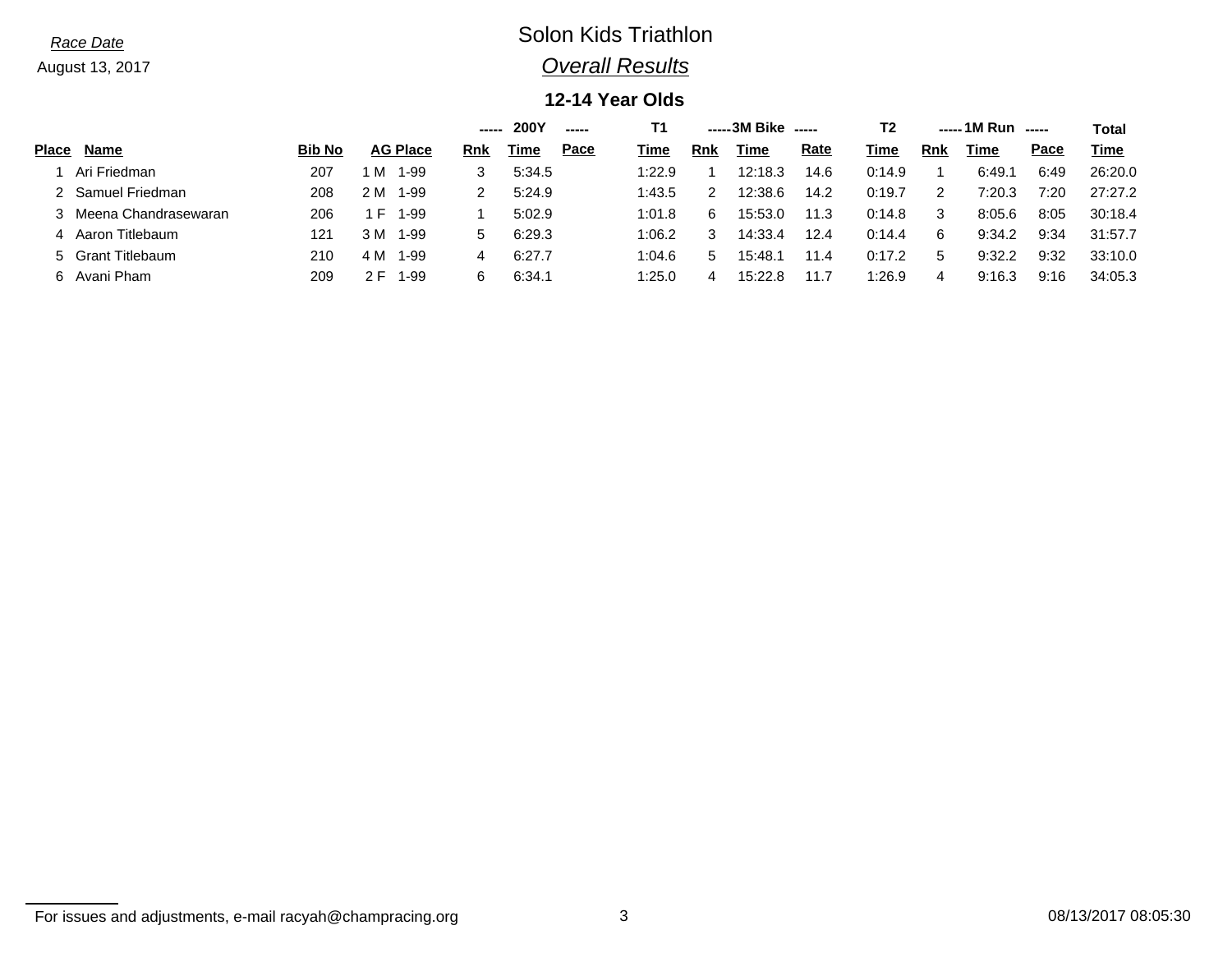## *Race Date* Solon Kids Triathlon *Overall Results*

## **6-8 Year Olds Boys**

|                     |                                                                                                                                          |      |          |                 | 50Y    | ----- | T1     |     | 1.5M   | ----- | Т2     |            | 1/4M   | -----                                                                  | Total            |
|---------------------|------------------------------------------------------------------------------------------------------------------------------------------|------|----------|-----------------|--------|-------|--------|-----|--------|-------|--------|------------|--------|------------------------------------------------------------------------|------------------|
| Name                | <b>Bib No</b>                                                                                                                            |      |          | Rnk             | Time   | Pace  | Time   | Rnk | Time   | Rate  | Time   | <b>Rnk</b> | Time   | Pace                                                                   | Time             |
| Austin Kanieski     | 199                                                                                                                                      | M    | $1 - 99$ | 4               | 1:38.8 |       | 1:25.1 |     | 4:26.6 | 20.3  | 0:15.2 | 6          | 2:59.3 | 11:56                                                                  | 10:45.1          |
|                     | 204                                                                                                                                      | 2 M  | $1 - 99$ |                 | 1:22.0 |       | 1:26.2 | 2   | 4:30.9 | 20.0  | 0:18.0 | 9          |        | 15:04                                                                  | 11:23.8          |
|                     | 196                                                                                                                                      | 3 M  | $1 - 99$ | 5               | 1:44.1 |       | 1:38.7 |     | 5:15.3 | 17.1  | 0:20.9 | 2          | 2:26.4 | 9:44                                                                   | 11:25.6          |
| James McMeechan Jr. | 194                                                                                                                                      | 4 M  | 1-99     | 6               | 1:46.9 |       | 1:18.3 | 8   | 5:30.8 | 16.4  | 0:15.9 | 3          |        | 10:52                                                                  | 11:35.9          |
|                     | 195                                                                                                                                      | 5 M  | $1 - 99$ | 10              | 2:09.3 |       | 1:32.5 | 5.  | 4:48.2 | 18.8  | 0:17.7 | 4          | 2:49.1 | 11:16                                                                  | 11:37.1          |
|                     | 200                                                                                                                                      | 6 M  | $1 - 99$ | 2               | 1:30.4 |       | 2:05.3 | 6   | 4:51.0 | 18.6  | 0:17.4 |            | 3:00.0 | 12:00                                                                  | 11:44.2          |
|                     | 201                                                                                                                                      | 7 M  | $1 - 99$ | 7               | 1:47.7 |       | 1:58.6 | 3   | 4:38.4 | 19.4  | 0:27.3 | 5          |        | 11:40                                                                  | 11:47.6          |
|                     | 202                                                                                                                                      | 8 M  | $1 - 99$ | 8               | 1:53.8 |       | 1:24.5 | 9   | 5:39.7 | 15.9  | 0:31.5 |            | 2:26.2 | 9:44                                                                   | 11:55.9          |
|                     | 193                                                                                                                                      | 9 M  | $1 - 99$ | 9               | 1:59.2 |       | 1:51.7 | 4   | 4:40.6 | 19.3  | 0:25.0 | 8          |        | 12:08                                                                  | 11:59.3          |
| Nolawi Aklilu       | 198                                                                                                                                      | 10 M | 1-99     | 3               | 1:30.6 |       | 1:11.7 | 10  | 6:23.4 | 14.1  | 0:22.8 | 10         |        | 16:52                                                                  | 13:42.3          |
| 4<br>10             | Place<br>2 Ronan Musick<br>3 Tyler Smith<br>5 Tejas Pham<br>6 Nate Kehrier<br>7 Clark Kopittke<br>8 Wade Kronenberg<br>9 Ellis Nickerson |      |          | <b>AG Place</b> |        | ----- |        |     |        |       |        |            |        | $\begin{array}{c} \textbf{} \end{array}$<br>3:46.5<br>3:02.6<br>4:13.5 | 2:43.8<br>2:55.4 |

For issues and adjustments, e-mail racyah@champracing.org 4 08/13/2017 08:05:31